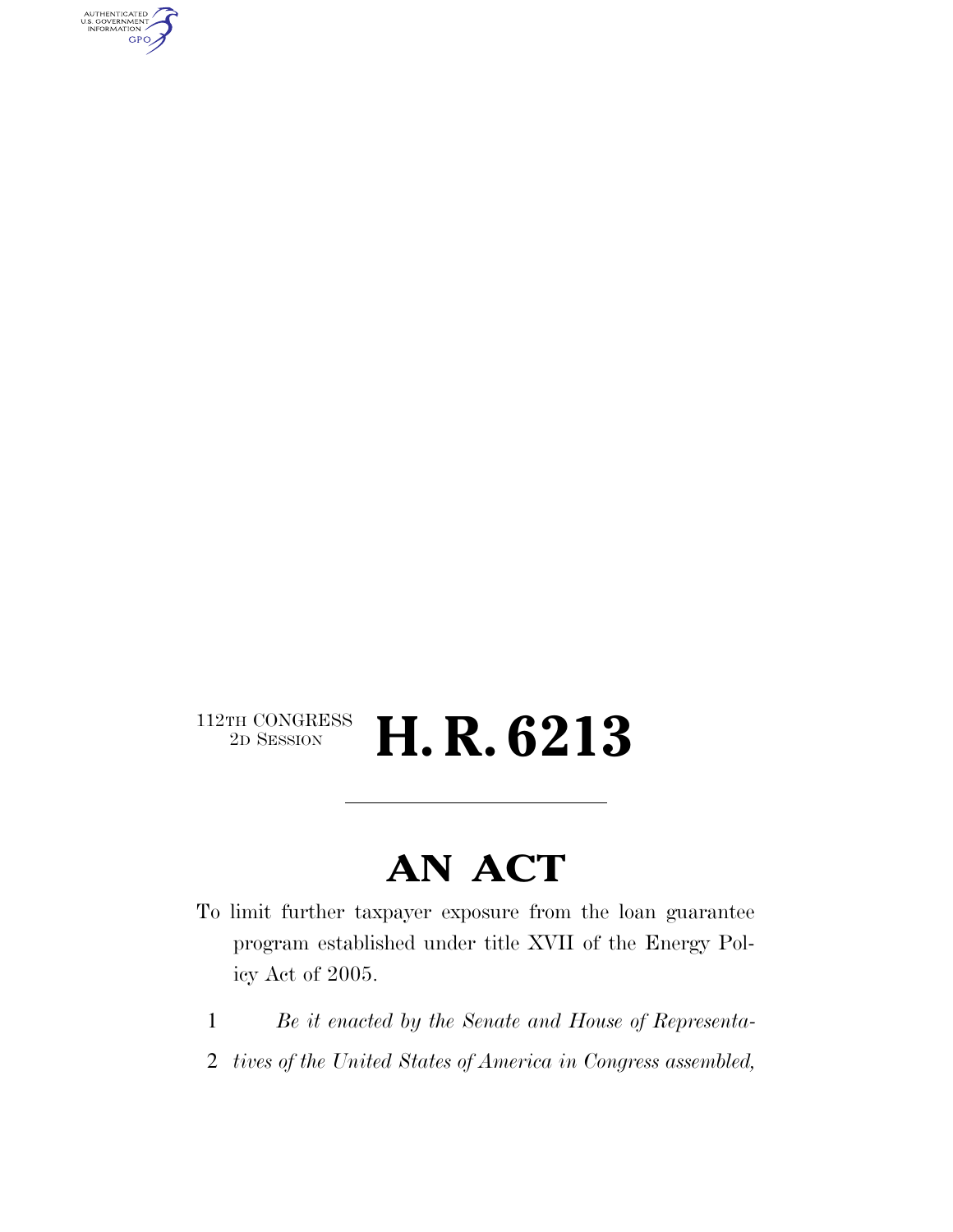#### **SECTION 1. SHORT TITLE.**

 This Act may be cited as the ''No More Solyndras Act''.

#### **SEC. 2. FINDINGS.**

The Congress makes the following findings:

 (1) President Obama took office amidst a weak economy and high unemployment, yet he remained committed to advancing an expansive ''green jobs'' agenda that received substantial funding with the passage of the American Recovery and Reinvestment Act of 2009, commonly known as the stimulus pack-age.

 (2) The stimulus package allocated \$90 billion to various green energy programs, and related ap- propriations provided \$47 billion for loan guarantees authorized under title XVII of the Energy Policy Act of 2005 (42 U.S.C. 16511 et seq.).

 (3) Such title XVII authorized the Secretary of Energy to issue loan guarantees for projects that avoid, reduce, or sequester air pollutants or green- house gases and employ new or significantly im- proved technologies compared with commercial tech- nologies in service at the time the guarantee is issued.

•**HR 6213 EH** (4) Loan guarantees issued under such title XVII were required to provide a reasonable prospect

 $\mathfrak{D}$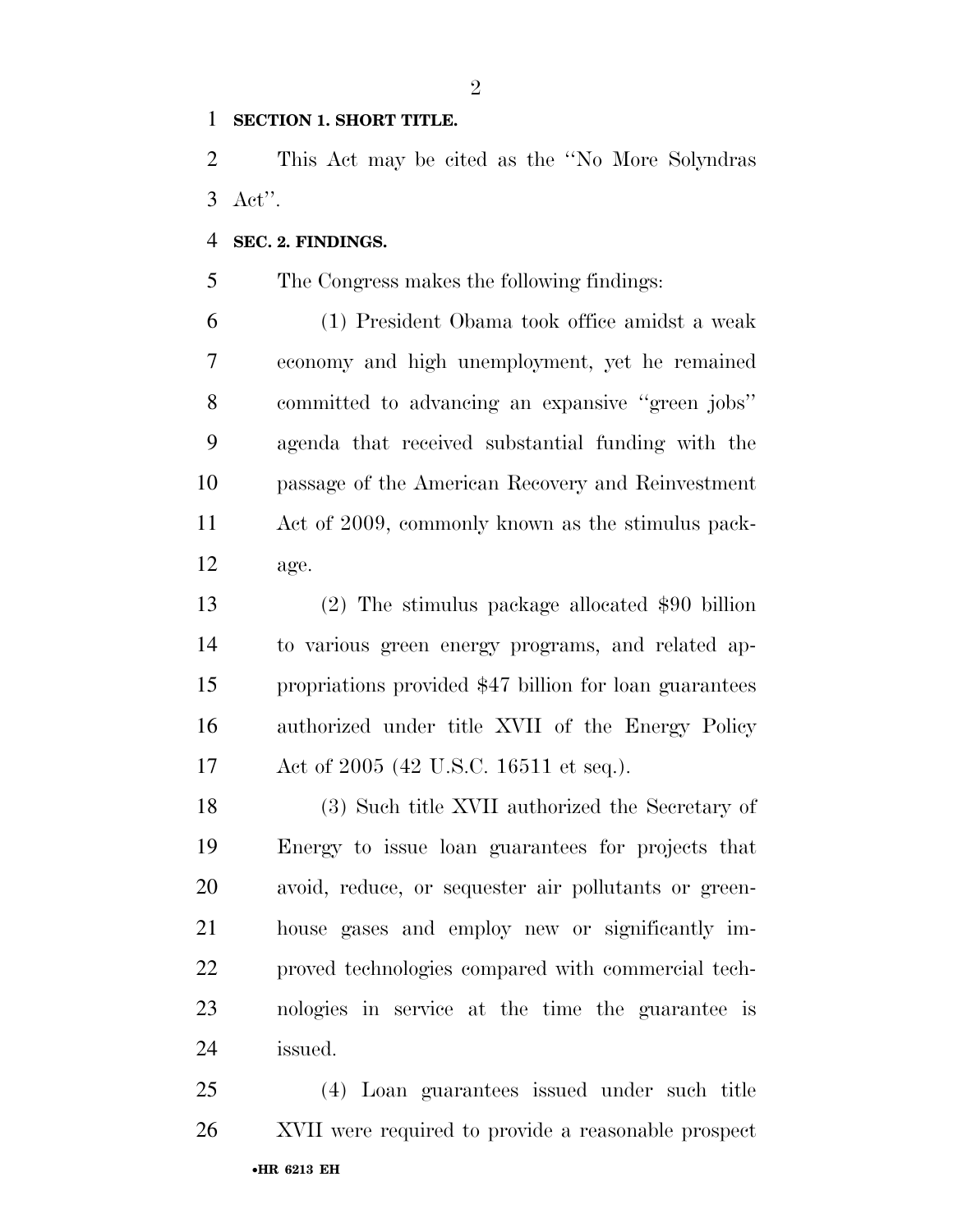of repayment and were expressly required to be sub-2 ject to the condition that the obligation is not subor-dinate to other financing.

 (5) The stimulus package expanded such title XVII by adding section 1705 to include projects that use commercial technology for renewable energy sys- tems, electric power transmission systems, and lead- ing-edge biofuels projects and by appropriating \$6,000,000,000 in funding to pay the credit subsidy costs for section 1705 loan guarantees for projects that commence construction no later than September 30, 2011.

 (6) The Department of Energy, since the enact- ment of the stimulus package, has issued loan guar- antees under such title XVII for 28 projects totaling \$15,100,000,000 under the section 1705 program, and, according to the Government Accountability Of- fice, issued conditional loan guarantees for four projects totaling \$4,400,000,000 under the section 1705 program and four projects totaling \$10,600,000,000 under the section 1703 program.

 (7) Three of the first five companies that re- ceived section 1705 loan guarantees for their projects, Solyndra, Inc., Beacon Power Corporation, and Abound Solar, Inc., have declared bankruptcy.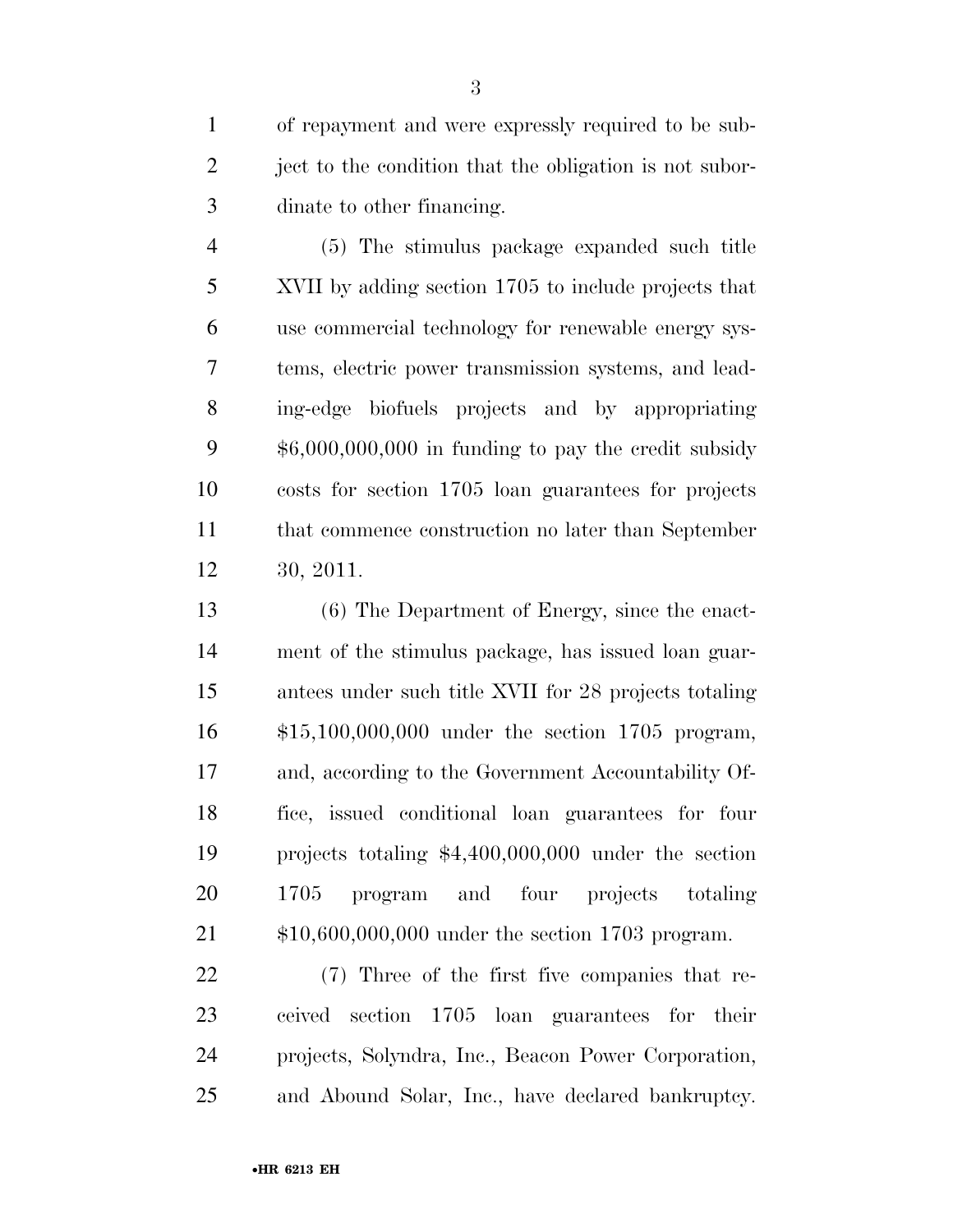(8) The bankruptcy of the first section 1705 loan guarantee recipient, Solyndra, Inc., could result  $\frac{3}{10}$  in a loss to taxpayers of over \$530,000,000.

 (9) The investigation of the Solyndra loan guar- antee by the Committee on Energy and Commerce has demonstrated that the review in 2009 of the Solyndra application by the Department of Energy and the Office of Management and Budget was driv- en by politics and ideology and divorced from eco- nomic reality where the Department of Energy ig- nored concerns about the company's financial condi-12 tion and market for its products.

 (10) Despite an express provision in such title XVII prohibiting subordination of the United States taxpayers' financial interest, the Department of En- ergy restructured the Solyndra loan guarantee in February 2011, resulting in the taxpayers losing pri- ority to Solyndra's investors in the event of a de-fault.

 (11) The Inspector General of the Department of the Treasury concluded that it was unclear wheth- er the Department of Energy's consultation require- ment with the Secretary of the Treasury on the Solyndra loan guarantee was met; that the consulta-tion that did occur was rushed with the Department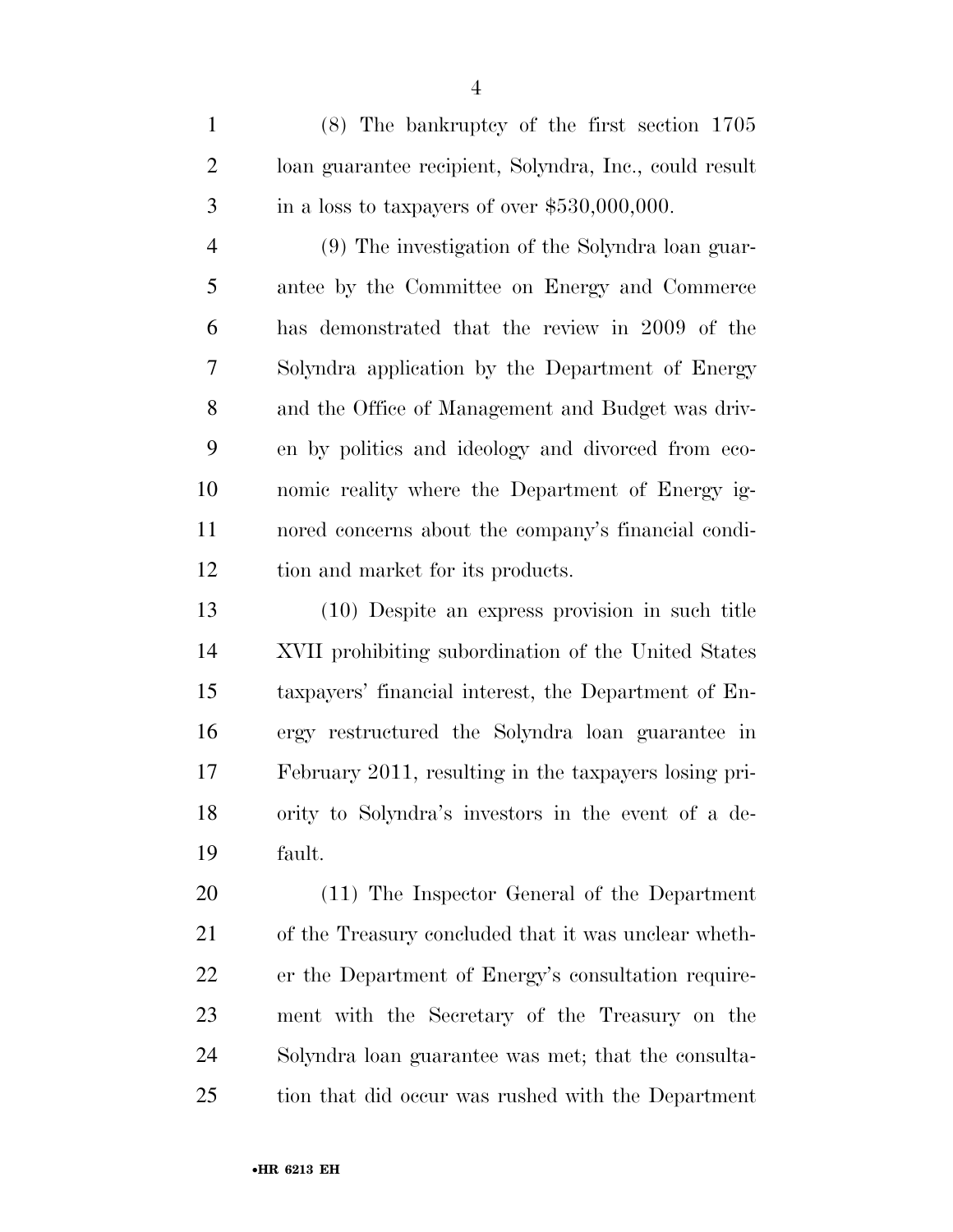of the Treasury expressing that ''the train really has left the station on this deal''; and that no docu- mentation was retained as to how the Department of the Treasury's serious concerns with the loan guar-

antee were addressed.

 (12) The Government Accountability Office con- cluded that the Department of Energy Loan Guar- antee Program under title XVII has treated appli- cants inconsistently; that the Department of Energy did not follow its own process for reviewing applica- tions and documenting its analysis and decisions, in- creasing the likelihood of taxpayer exposure to finan- cial risk from a default; and that the Department of Energy's absence of adequate documentation made it difficult for the Department to defend its deci-sions on loan guarantees as sound and fair.

 (13) A memorandum prepared for the President dated October 25, 2010, from Carol Browner, Ron Klain, and Larry Summers, principal advisors to the President, noted the risk presented by loan guar- antee projects because most of the projects had little ''skin in the game'' from private investors.

 (14) A January 2012 report conducted at the request of the Chief of Staff to the President con-cluded that the portfolio of projects the Department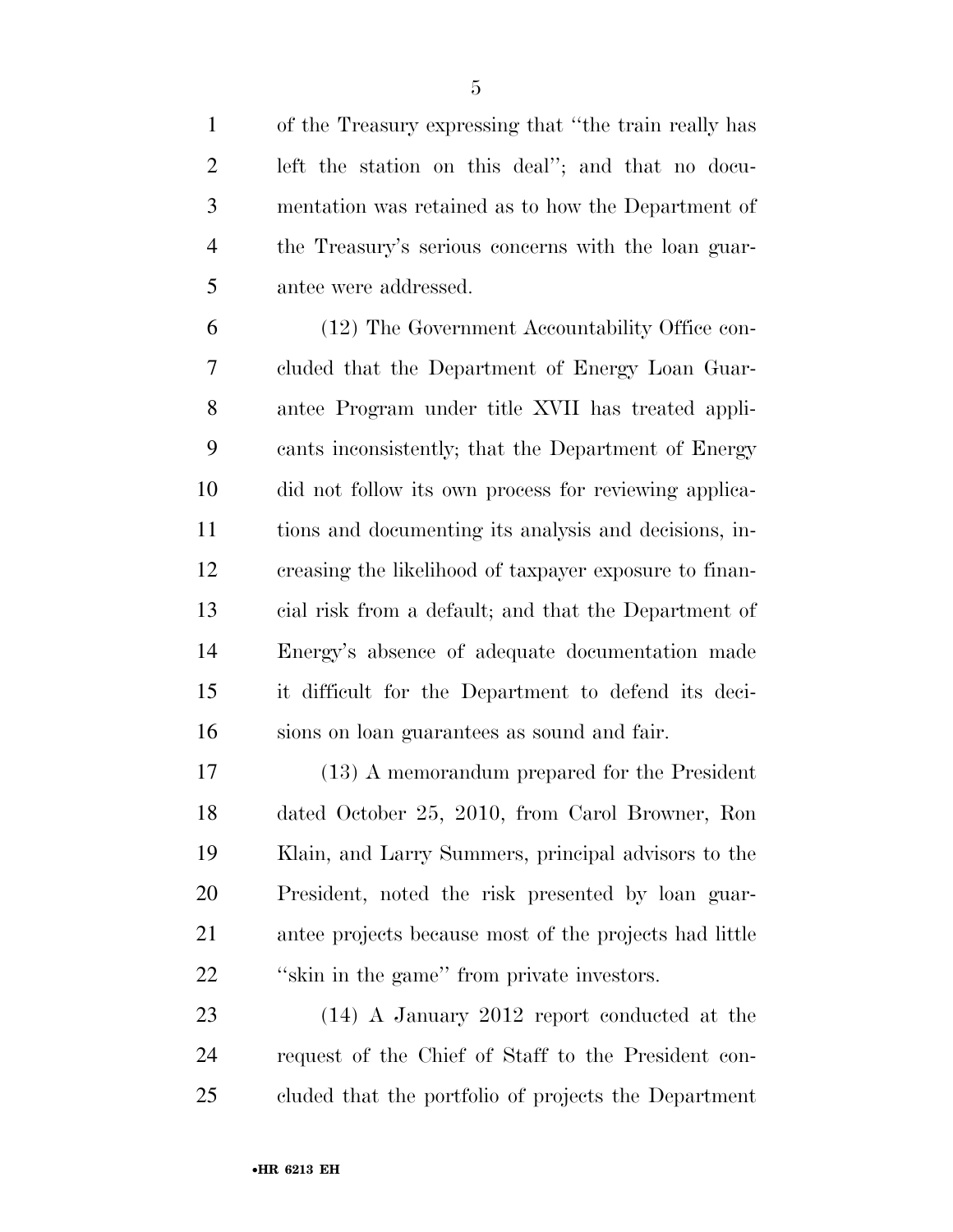of Energy included in the loan program were higher risk investments that private capital markets do not generally invest in.

 (15) The Department of Energy's section 1705 program has expired but the Department of Energy has announced that it will continue to consider ap- plications for loan guarantees under the section 1703 program.

 (16) The Department of Energy has approxi- mately \$34,000,000,000 in remaining lending au- thority to issue new loan guarantees under the sec-tion 1703 program.

**SEC. 3. SUNSET.** 

 (a) NO NEW APPLICATIONS.—The Secretary of En- ergy shall not issue any new loan guarantee pursuant to title XVII of the Energy Policy Act of 2005 (42 U.S.C. 16511 et seq.) for any application submitted to the De-partment of Energy after December 31, 2011.

 (b) PENDING APPLICATIONS.—With respect to any application submitted pursuant to section 1703 or 1705 of the Energy Policy Act of 2005 before December 31, 2011:

 (1) No guarantee shall be made until the Sec- retary of the Treasury has provided to the Secretary of Energy a written analysis of the financial terms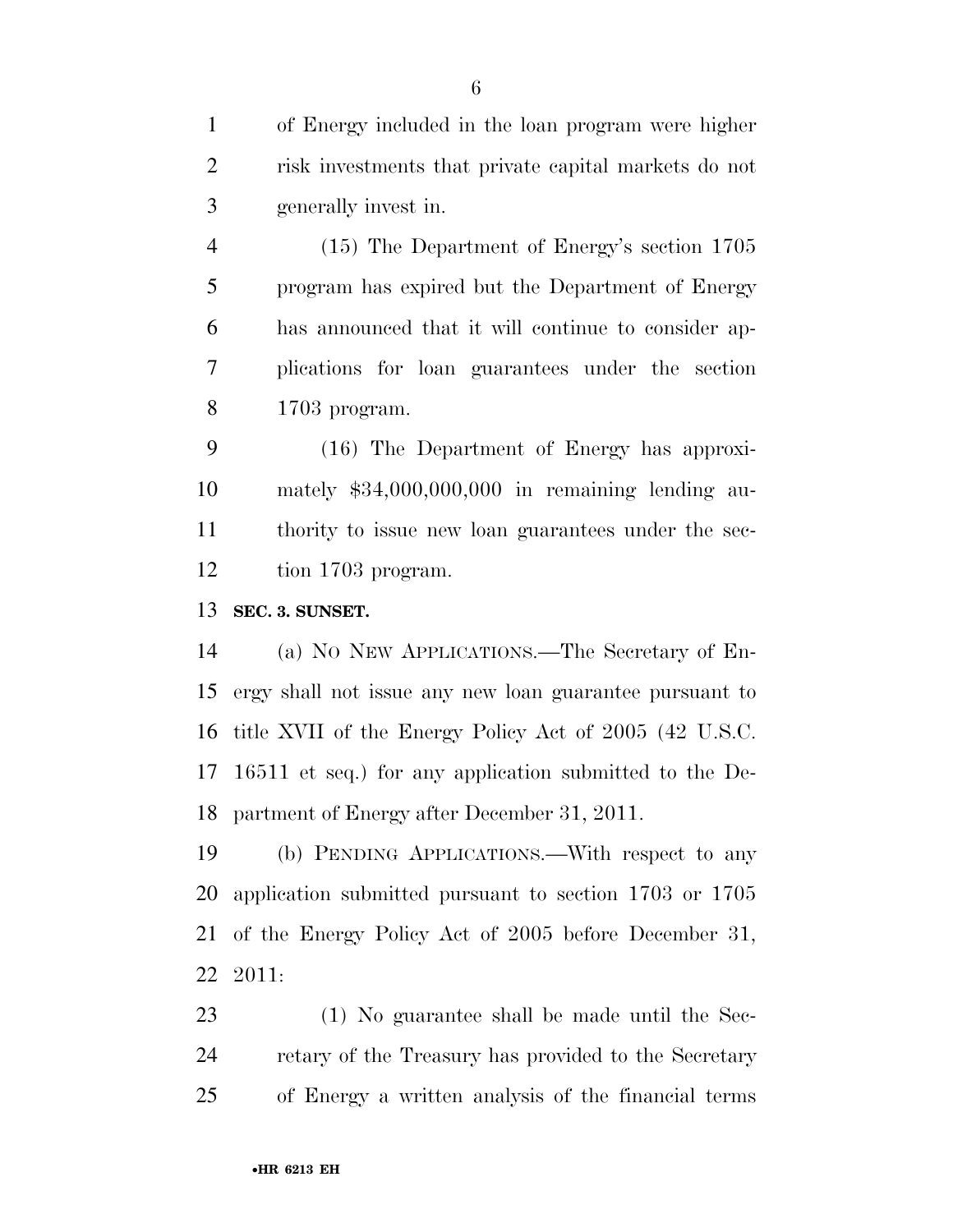and conditions of the proposed loan guarantee, pur- suant to section 1702(a) of the Energy Policy Act 3 of 2005 (42 U.S.C. 16512(a)). (2) The Secretary of the Treasury shall trans- mit the written analysis required under paragraph (1) to the Secretary of Energy not later than 30 days after receiving the proposal from the Secretary

of Energy.

 (3) Before making a guarantee under such title XVII, the Secretary of Energy shall take into con- sideration the written analysis made by the Sec-retary of the Treasury under paragraph (1).

 (4) If the Secretary of Energy makes a guar- antee that is not consistent with the written analysis provided by the Secretary of the Treasury under paragraph (1), not later than 30 days after making such guarantee the Secretary of Energy shall trans- mit to the Committee on Energy and Commerce and the Committee on Science, Space, and Technology of the House of Representatives and the Committee on Energy and Natural Resources of the Senate a writ-ten explanation of any material inconsistencies.

(c) TRANSPARENCY.—

 (1) REPORTS TO CONGRESS.—Not later than 60 days after making a guarantee as provided in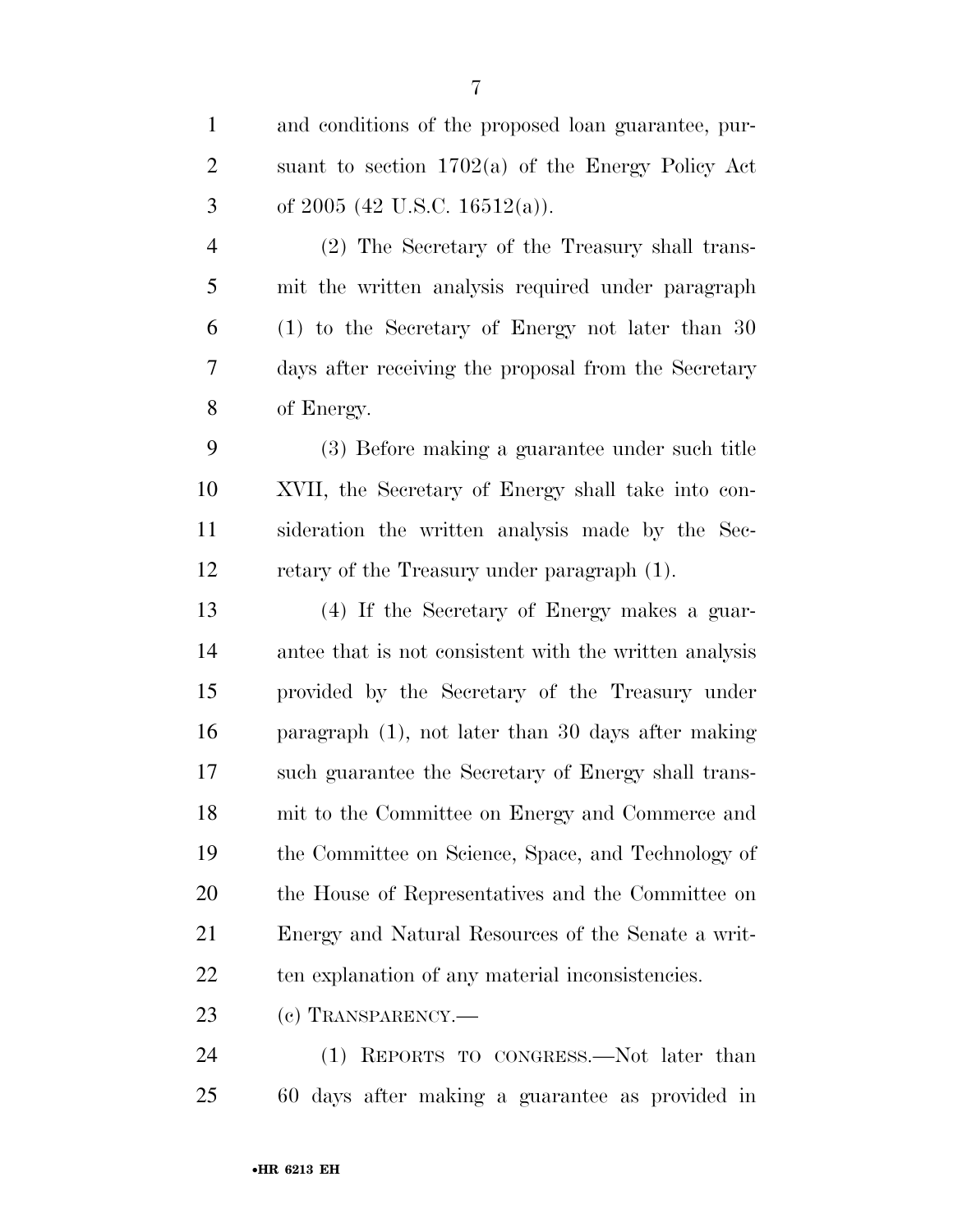| $\mathbf{1}$   | subsection (b), the Secretary of Energy shall trans-        |
|----------------|-------------------------------------------------------------|
| $\overline{2}$ | mit to the Committee on Energy and Commerce and             |
| 3              | the Committee on Science, Space, and Technology of          |
| $\overline{4}$ | the House of Representatives and the Committee on           |
| 5              | Energy and Natural Resources of the Senate a re-            |
| 6              | port that includes information regarding—                   |
| 7              | (A) the review and decision making process                  |
| 8              | utilized by the Secretary in making the guar-               |
| 9              | antee;                                                      |
| 10             | (B) the terms of the guarantee;                             |
| 11             | (C) the recipient; and                                      |
| 12             | (D) the technology and project for which                    |
| 13             | the loan guarantee will be used.                            |
| 14             | (2) PROTECTING CONFIDENTIAL BUSINESS IN-                    |
| 15             | FORMATION.—A report under paragraph (1) shall               |
| 16             | provide all relevant information, but the Secretary         |
| 17             | shall take all necessary steps to protect confidential      |
| 18             | business information with respect to the recipient of       |
| 19             | the loan guarantee and the technology used.                 |
| 20             | SEC. 4. RESTRUCTURING OF LOAN GUARANTEES.                   |
| 21             | With respect to any restructuring of the terms of a         |
| 22             | loan guarantee issued pursuant to title XVII of the En-     |
| 23             | ergy Policy Act of 2005, the Secretary of Energy shall      |
| 24             | consult with the Secretary of the Treasury regarding any    |
| 25             | restructuring of the terms and conditions of the loan guar- |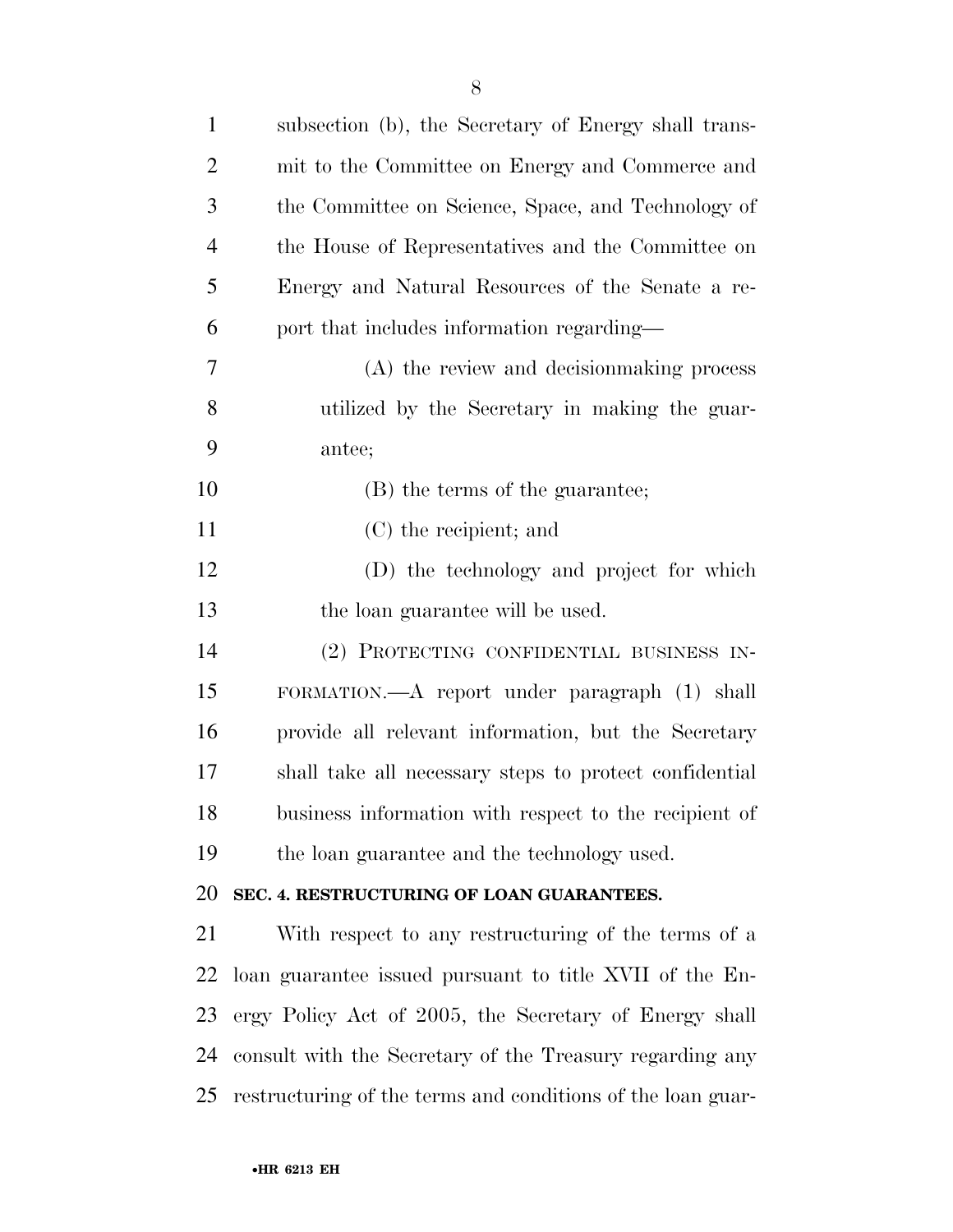antee, including any deviations from the financial terms of the loan guarantee.

#### **SEC. 5. RESTATING THE PROHIBITION ON SUBORDINATION.**

 Section 1702(d)(3) of the Energy Policy Act of 2005 5 (42 U.S.C.  $16512(d)(3)$ ) is amended by striking "is not subordinate'' and inserting '', including any reorganiza- tion, restructuring, or termination thereof, shall not at any time be subordinate''.

#### **SEC. 6. ADMINISTRATIVE ACTIONS AND CIVIL PENALTIES.**

 (a) IN GENERAL.—Any Federal official who is re- sponsible for the issuance of a loan guarantee under title XVII of the Energy Policy Act of 2005 in a manner that violates the requirements of such title or of this Act shall be—

 (1) subject to appropriate administrative dis- cipline provided for under title 5 of the United States Code, or any other applicable Federal law, in- cluding, when circumstances warrant, suspension from duty without pay or removal from office; and (2) personally liable for a civil penalty in an amount of at least \$10,000 but not more than  $$50,000$  for each violation.

 (b) DEFINITION.—For purposes of this section, the term ''Federal official'' means—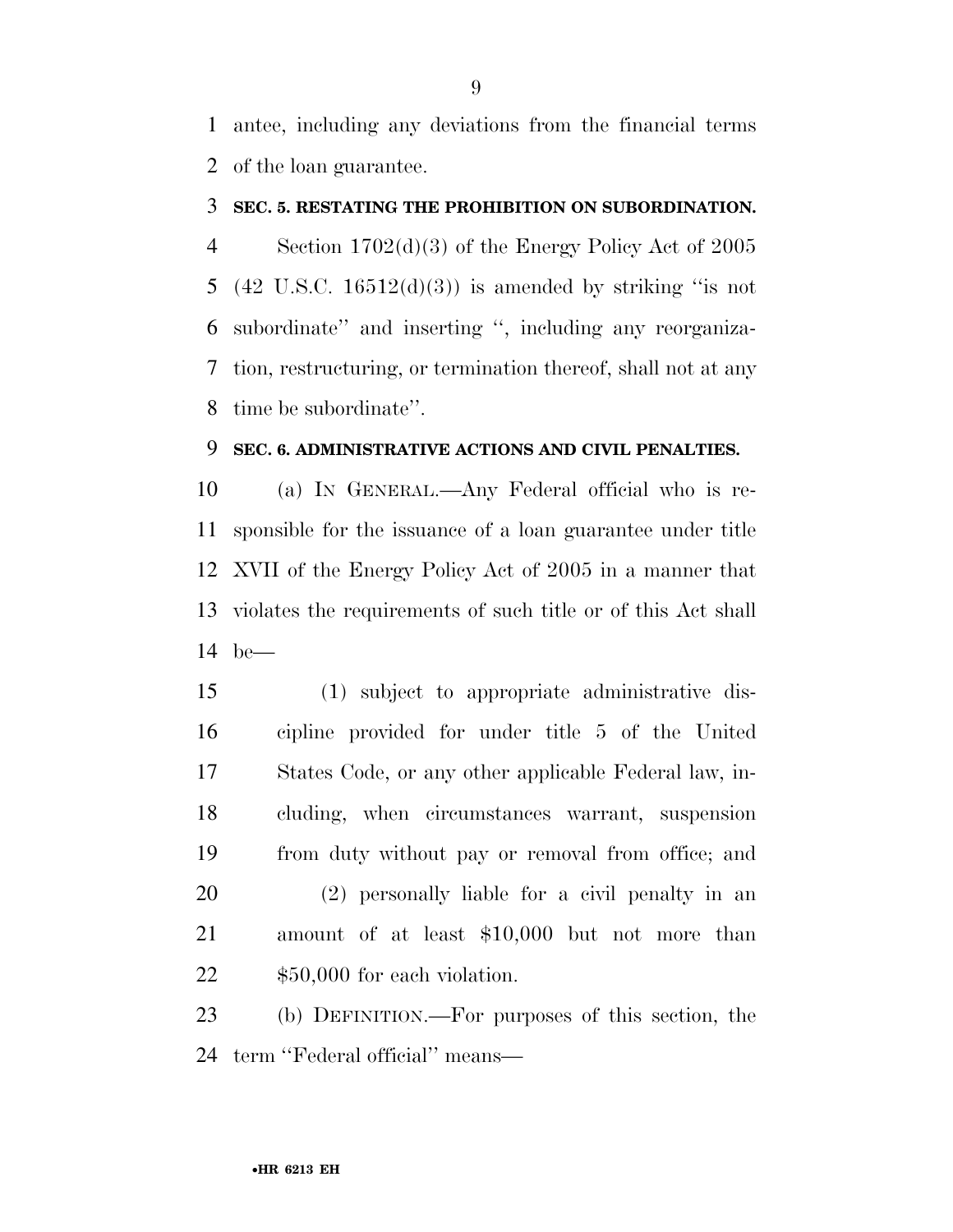| $\mathbf{1}$   | (1) an individual serving in a position in level           |
|----------------|------------------------------------------------------------|
| $\overline{2}$ | I, II, III, IV, or V of the Executive Schedule, as pro-    |
| 3              | vided in subchapter II of chapter 53 of title 5,           |
| $\overline{4}$ | United States Code; and                                    |
| 5              | (2) an individual serving in a Senior Executive            |
| 6              | Service position, as provided in subchapter II of          |
| 7              | chapter 31 of title 5, United States Code.                 |
| 8              | SEC. 7. GAO STUDY OF FEDERAL SUBSIDIES IN ENERGY           |
| 9              | <b>MARKETS.</b>                                            |
| 10             | (a) IN GENERAL.—The Comptroller General shall              |
| 11             | conduct a study of the Federal subsidies in energy mar-    |
| 12             | kets provided from fiscal year 2003 through fiscal year    |
| 13             | 2012.                                                      |
| 14             | (b) FOCUS.—The study required under subsection (a)         |
| 15             | shall have particular focus on Federal subsidies in energy |
| 16             | markets provided in support of—                            |
| $17\,$         | (1) electricity production, transmission,<br>and           |
| 18             | consumption;                                               |
| 19             | (2) transportation fuels and infrastructure;               |
| 20             | (3) energy-related research and development;               |
| 21             | and                                                        |
| 22             | (4) facilities that manufacture energy-related             |
| 23             | components.                                                |
| 24             | (c) REPORT.—Not later than 1 year after the date           |
| 25             | of enactment of this Act, the Comptroller General shall    |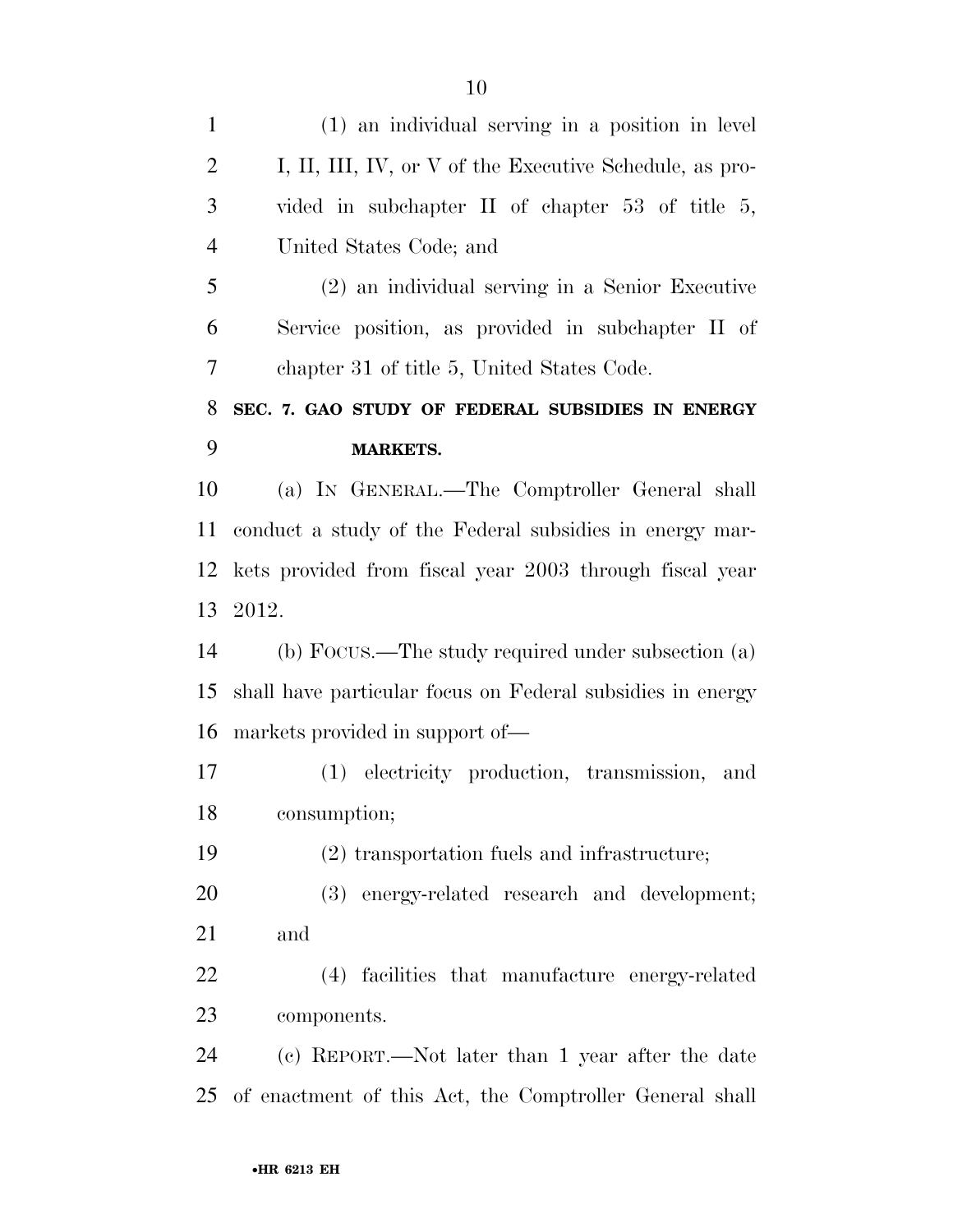| $\mathbf{1}$   | submit to the Committee on Energy and Commerce and          |
|----------------|-------------------------------------------------------------|
| 2              | the Committee on Science, Space, and Technology of the      |
| 3              | House of Representatives and the Committee on Energy        |
| 4              | and Natural Resources of the Senate a report that de-       |
| 5              | scribes the results of the study conducted under subsection |
| 6              | (a), including an identification and quantification of—     |
| $\overline{7}$ | (1) costs to the United States Treasury;                    |
| 8              | (2) impacts on United States energy security;               |
| 9              | (3) impacts on electricity prices, including any            |
| 10             | potential negative pricing impact on wholesale elec-        |
| 11             | tricity markets;                                            |
| 12             | (4) impacts on transportation fuel prices;                  |
| 13             | (5) impacts on private energy-related industries            |
| 14             | not benefitting from Federal subsidies in energy            |
| 15             | markets;                                                    |
| 16             | (6) any Federal subsidies in energy markets                 |
| 17             | that are provided to foreign persons or corporations;       |
| 18             | and                                                         |
| 19             | (7) subsidies and direct financial interest any of          |
| 20             | the 15 foreign countries with the largest gross do-         |
| 21             | mestic product are providing to support energy mar-         |
| 22             | kets in their respective countries.                         |
| 23             | (d) DEFINITION.—For purposes of this section, the           |
| 24             | term "Federal subsidies" means Federal grants, direct       |
| 25             | loans, loan guarantees, and tax credits, and other pro-     |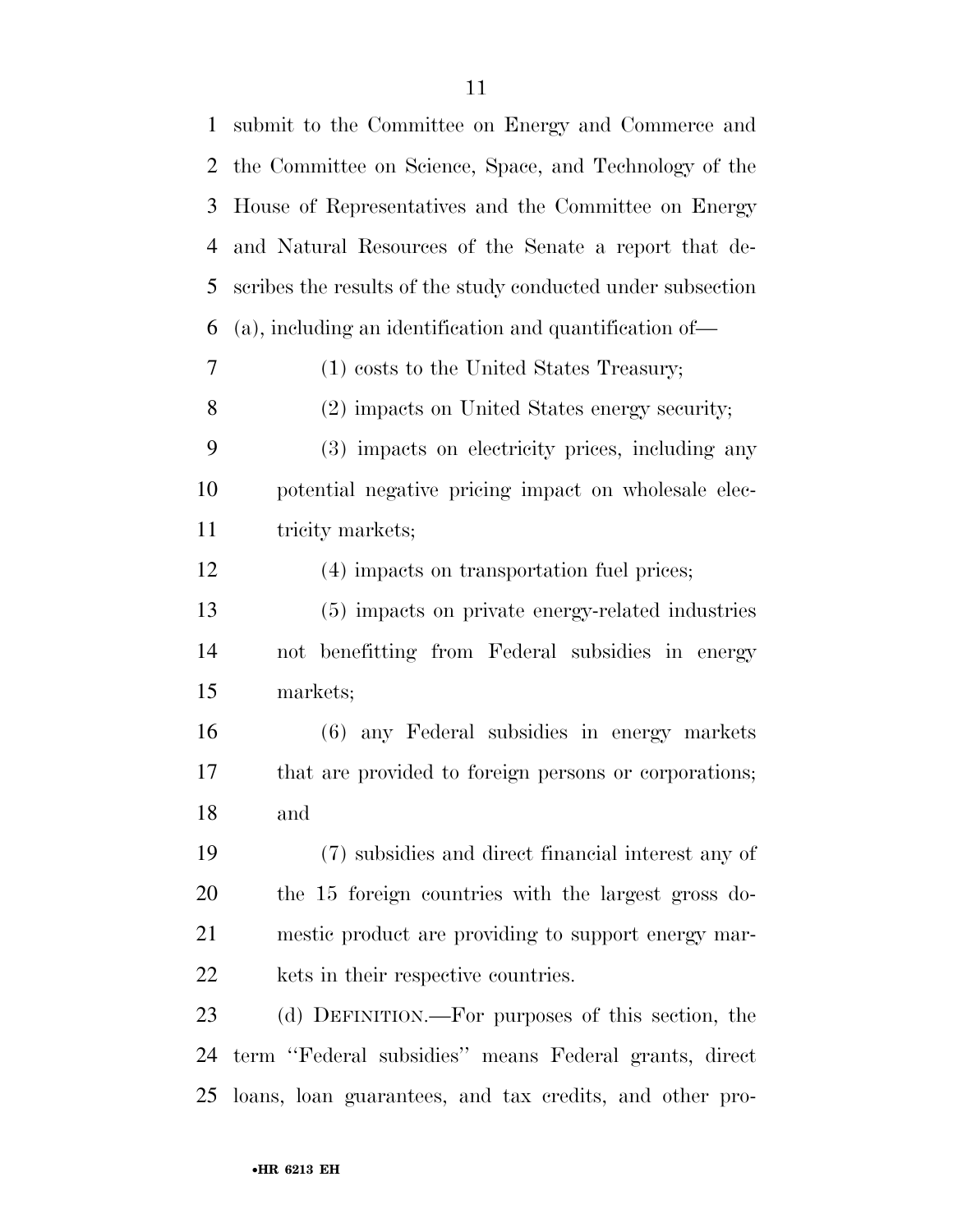2 lated sectors, relating to specific energy technologies.

Passed the House of Representatives September 14, 2012.

Attest:

*Clerk.*